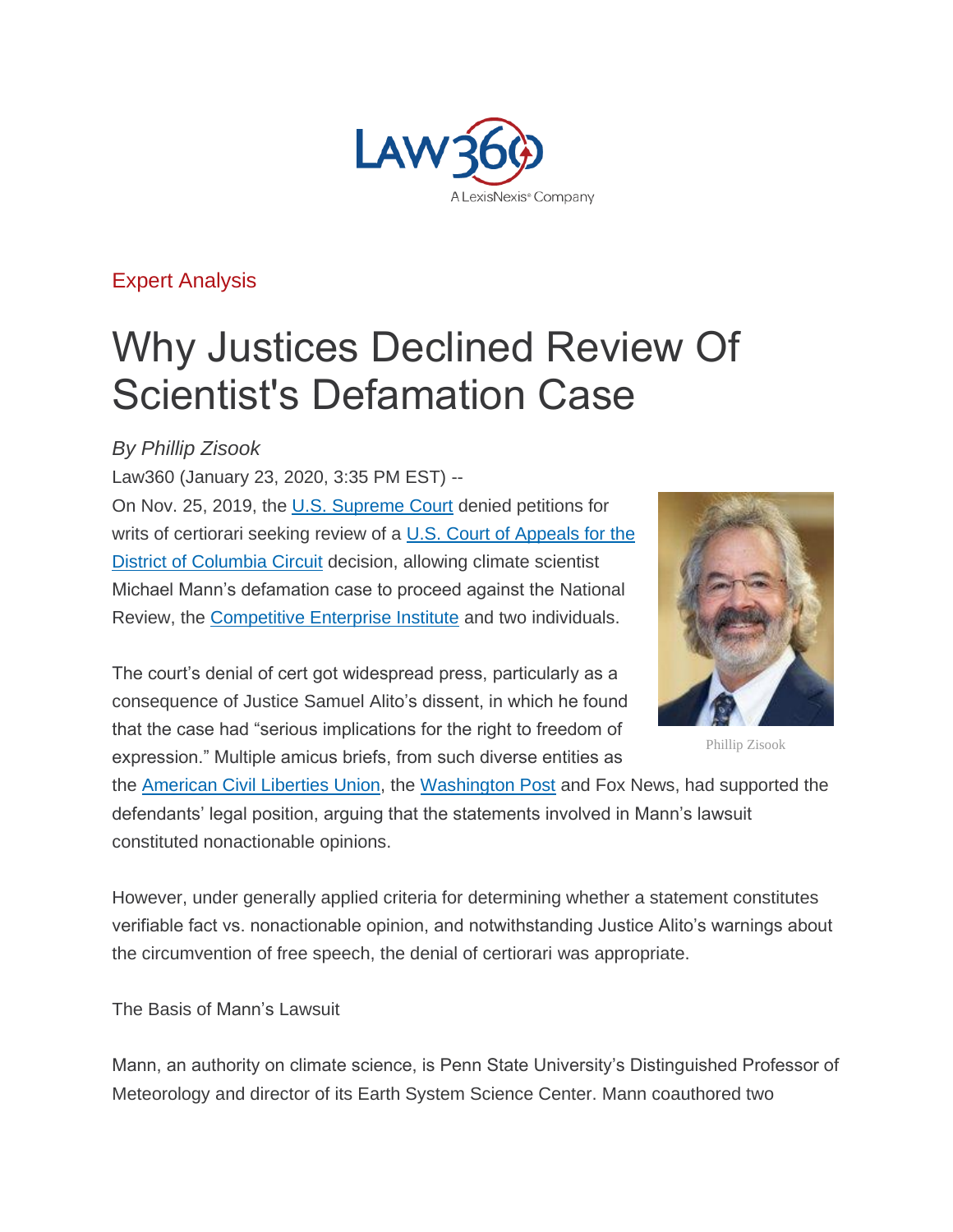scientific papers that statistically reported earth temperatures over a period of several centuries.

The data was collected from sources including growth rings of ancient trees and corals, sediment cores from ocean and lake bottoms, ice cores from glaciers, and cave sediment. Mann and his cohorts concluded that the rise in earth temperatures since the early 20th century was unprecedented, and positively correlated with higher carbon dioxide in the atmosphere from fossil fuel combustion.

The study showed that earth had been in a cooling period between 1050 and 1900, followed by a sharp temperature increase in the 20th century. Mann graphically depicted his findings showing the extreme and sudden rise in earth's temperature in the shape of a hockey stick, which was met with grave concern by some and skepticism by others. Various subsequent studies validated the methodology underlying Mann's conclusions.

In 2012, Rand Simberg published an article on OpenMarket.org, a blog published by the Competitive Enterprise Institute. That article compared Mann's report with the Penn State sexual abuse scandal involving Jerry Sandusky, and concluded that Mann's research constituted "hockey-stick deceptions".

Simberg wrote:

Mann could be said to be the Jerry Sandusky of climate science, except for instead of molesting children, he has molested and tortured data in service of politicized science that could have dire consequences for the nation and planet.

Simberg added that emails he analyzed revealed that Mann engaged in "data manipulation" in order "to keep the blade on his famous hockey-stick graph." Simberg further charged that Penn "covered up Mann's heinous crimes and hid Mann's academic and scientific misconduct."

The other individual defendant, Mark Steyn, wrote an article published on defendant National Review's blog "The Corner," in which he quoted the above content from Simberg's article and further charged that Mann was behind "the fraudulent climate-change hockeystick graph." He concluded: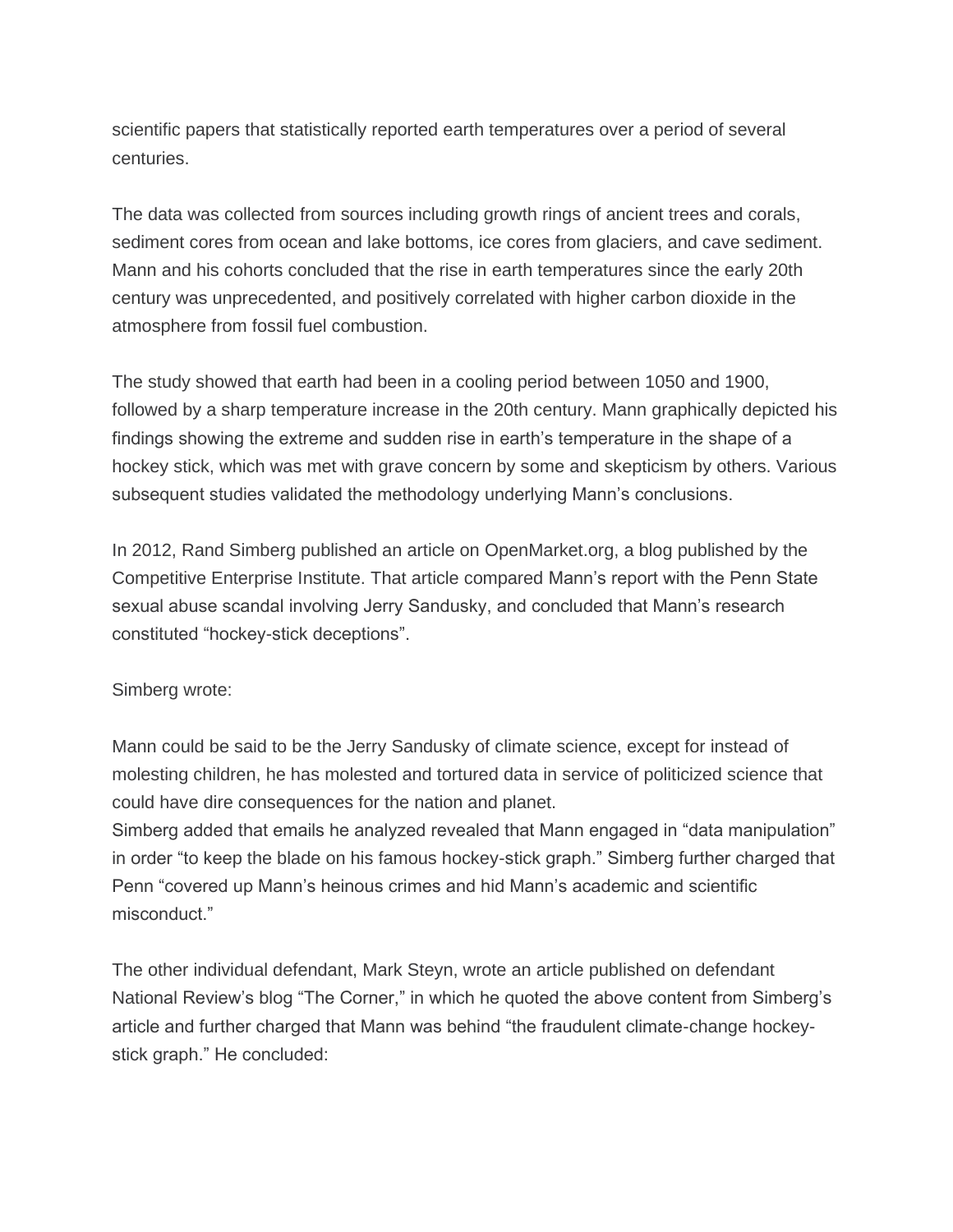If an institution is prepared to cover up systematic statutory rape of minors, what won't it cover up? Whether or not he's the "Jerry Sandusky of climate change," he remains the Michael Mann of climate change, in part because his 'investigation' by a deeply corrupted administration was a joke.

The Defendants' Motions to Dismiss

The defendants moved to dismiss Mann's defamation complaint, claiming their statements constituted nonactionable opinions, and that the complaint constituted a strategic lawsuit against public participation, commonly known as a SLAPP suit.

In affirming the denial of the defendants' motions to dismiss, the appeals court acknowledged Milkovich v. Loraine Journal Co.,[1] where the Supreme Court found that a pure statement of opinion is not actionable because it cannot be proven to be false.[2]

This defense is not without limits, however. The appeals court also recognized that

the First Amendment gives no protection to an assertion "sufficiently factual to be susceptible of being proved true or false," even if the assertion is expressed by implication in a "statement of opinion."[3]

In finding that the subject statements could not, as a matter of law, be found to constitute nonactionable opinion, the D.C. Circuit found "a jury could reasonably interpret Mr. Simberg's article as asserting ... Mann engaged in deceptive data manipulation and academic and scientific misconduct."[4]

Why Mann's Case Should Proceed in the District Court

Whether a statement alleged to be defamatory constitutes nonactionable opinion is traditionally determined through an analysis of factors first set forth by the D.C. Circuit in Ollman v. Evans.[5] State and federal courts across the country regularly cite Ollman in determining opinion issues in defamation cases.

Ollman identifies four factors to be analyzed under a totality of the circumstances test: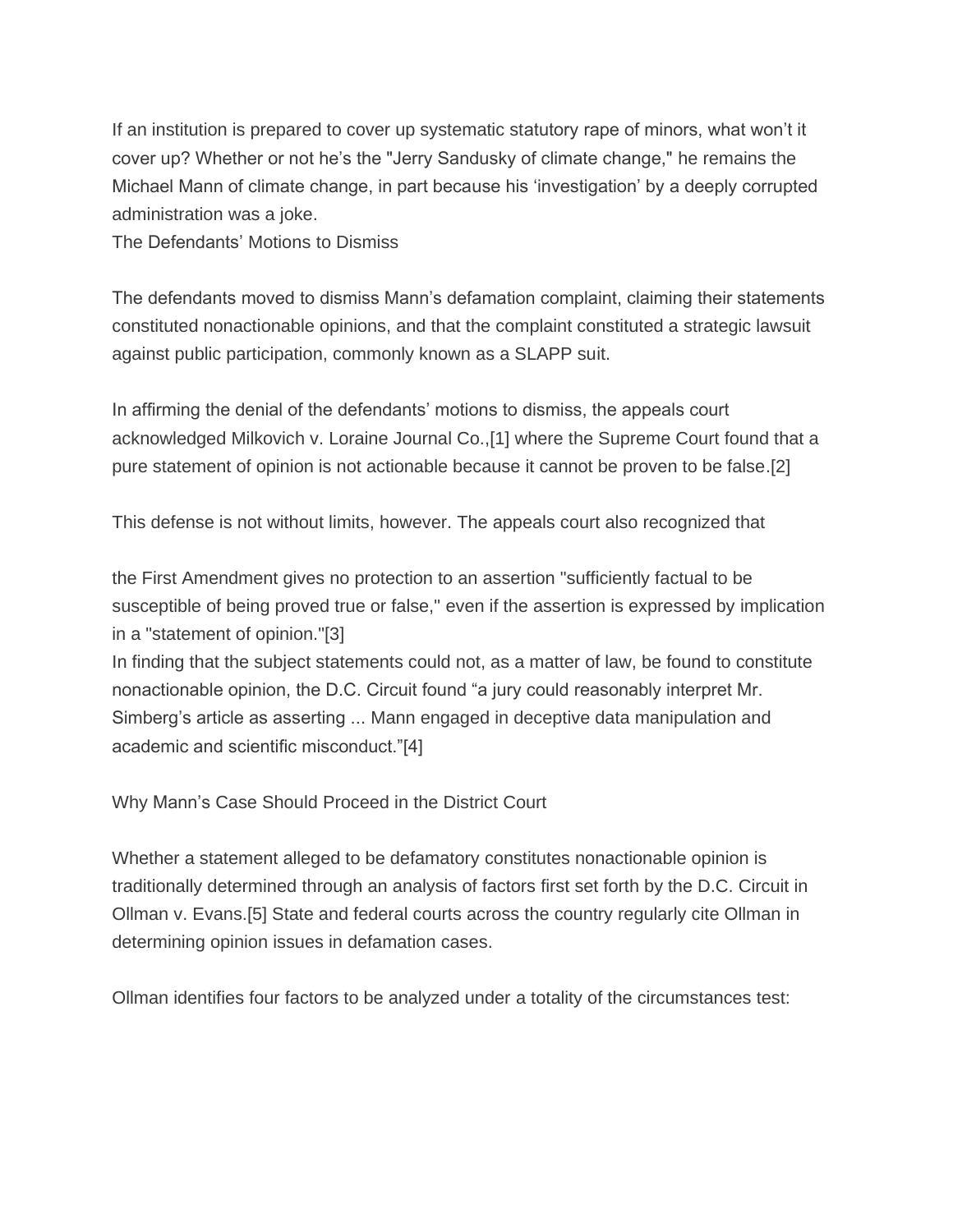- The common usage or meaning of the specific language of the challenged statement and whether the statement has a precise core of meaning for which a consensus of understanding exists, or conversely, whether the statement is indefinite and ambiguous;
- The statement's verifiability whether the statement is capable of being objectively characterized as true or false;
- The context of the statement; and
- The broader context or setting in which the statement appears, and whether that context signals to the reader the likelihood of the statements constituting fact or opinion.

Pursuant to the Ollman totality of the circumstances test, Mann, if not a tie, weighs against finding the statements constitute nonactionable opinion. The statements were published on blogs, which by their nature, are forums for the free expression of ideas. However, that a statement is published within the context of a blog is not in and of itself determinative of whether or not a statement has factual content, is reasonably capable of objective verification or has a precise core of meaning.

Consider, for example the [Illinois Supreme Court'](https://www.law360.com/agencies/illinois-supreme-court)s decision in Hadley v. Doe,[6] where a blog comment compared a local politician to a "Sandusky waiting to be exposed," and noted that his front door had a view of a grammar school. Notwithstanding that the statements were made in a blog and were phrased in colorful language, the court found the poster "intended to convey the idea that Hadley was a pedophile or had engaged in sexual acts with children."

Applying the totality of the circumstances test, the court held that the blog comments had a precise and readily understood meaning and were verifiable. The court observed, "while the internet is susceptible to hyperbole, exaggerations, and rhetoric, it is also a place where factual content is conveyed."

Significantly, Simberg's statements regarding Mann's alleged "molestation and torture of data in service of politized science" suggests as fact that Mann manipulated and distorted scientific data to reach a politically expedient conclusion. Such a statement falls within defamation per se, as it conveys that Mann lacks integrity in his profession as a research scientist, and presented fraudulent data to further a political, not scientific, purpose.